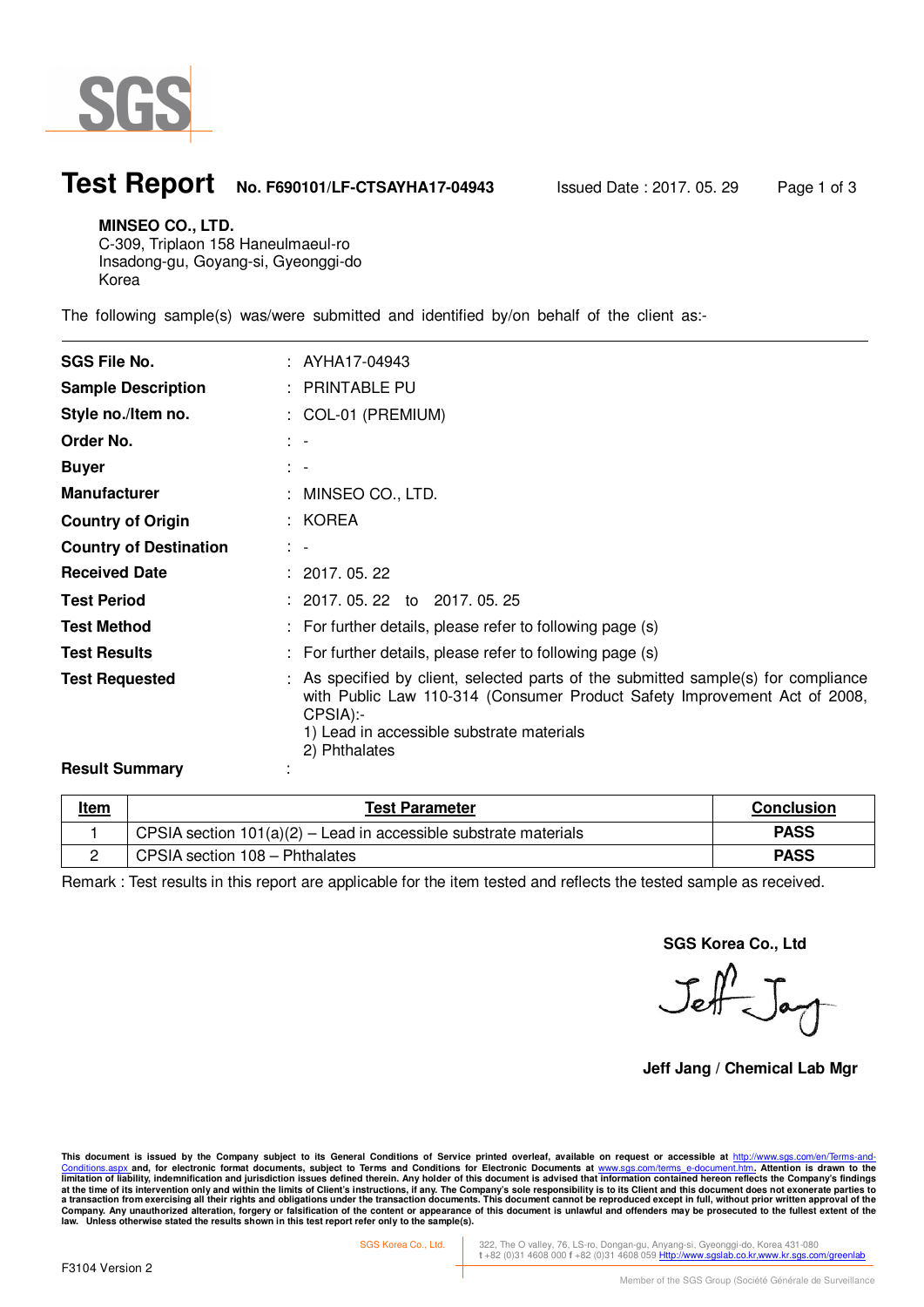

# **Test Report No. F690101/LF-CTSAYHA17-04943** Issued Date : 2017. 05. 29 Page 2 of 3

# **Result(s)**

## **1) Lead in accessible substrate materials**

Method (non-metallic materials): CPSC Test Method: CPSC-CH-E1002-08.1. Analysis was performed by ICP-OES.

| <b>Test Items</b> | <b>MDL</b>     | Result(s)   | <b>Permissible Limit</b> |
|-------------------|----------------|-------------|--------------------------|
| Lead (Pb)         | $0.002\%$      | ΝD          | 0.01%                    |
| <b>Conclusion</b> | $\blacksquare$ | <b>PASS</b> | $\overline{\phantom{0}}$ |

### Sample Description:

1. White PU

Note:  $(1)$  ND = not detected  $(<sub>MDL</sub>)$ 

(2) MDL = Method Detection Limit

(3)  $% =$  percentage by weight

## **2) Phthalates**

Method: With reference to CPSC-CH-C1001-09.3. Analysis was performed by GC-MS.

Concentration of phthalates in components of toy that can be placed in the mouth or childcare article

| <b>Test item</b>                    | CAS No.                    | <b>MDL</b> | Result(s)   | <b>Permissible</b> |
|-------------------------------------|----------------------------|------------|-------------|--------------------|
|                                     |                            |            |             | Limit              |
| Dibutyl Phthalate (DBP)             | 84-74-2                    | 0.005%     | <b>ND</b>   | 0.1%               |
| Benzylbutyl Phthalate (BBP)         | 85-68-7                    | $0.005 \%$ | ND          | 0.1%               |
| Bis-(2-ethylhexyl) Phthalate (DEHP) | 117-81-7                   | $0.005 \%$ | <b>ND</b>   | 0.1%               |
| Diisononyl Phthalate (DINP)         | 28553-12-0 /<br>68515-48-0 | $0.005 \%$ | <b>ND</b>   | 0.1%               |
| Di-n-octyl Phthalate (DNOP)         | 117-84-0                   | $0.005 \%$ | <b>ND</b>   | 0.1%               |
| Diisodecyl Phthalate (DIDP)         | 26761-40-0 /<br>68515-49-1 | $0.005 \%$ | <b>ND</b>   | 0.1%               |
| <b>Conclusion</b>                   |                            |            | <b>PASS</b> |                    |

## Sample Description:

1. White PU

Note:  $(1)$  ND = not detected  $(<sub>MDL</sub>)$ 

- (2) MDL = Method Detection Limit
- (3)  $% =$  percentage by weight
- $(4) 1\% = 10000$ ppm (mg/kg)

This document is issued by the Company subject to its General Conditions of Service printed overleaf, available on request or accessible at <u>http://www.sgs.com/en/Terms-and-</u><br><u>Conditions.aspx </u>and, for electronic format do limitation of liability, indemnification and jurisdiction issues defined therein. Any holder of this document is advised that information contained hereon reflects the Company's findings<br>at the time of its intervention onl